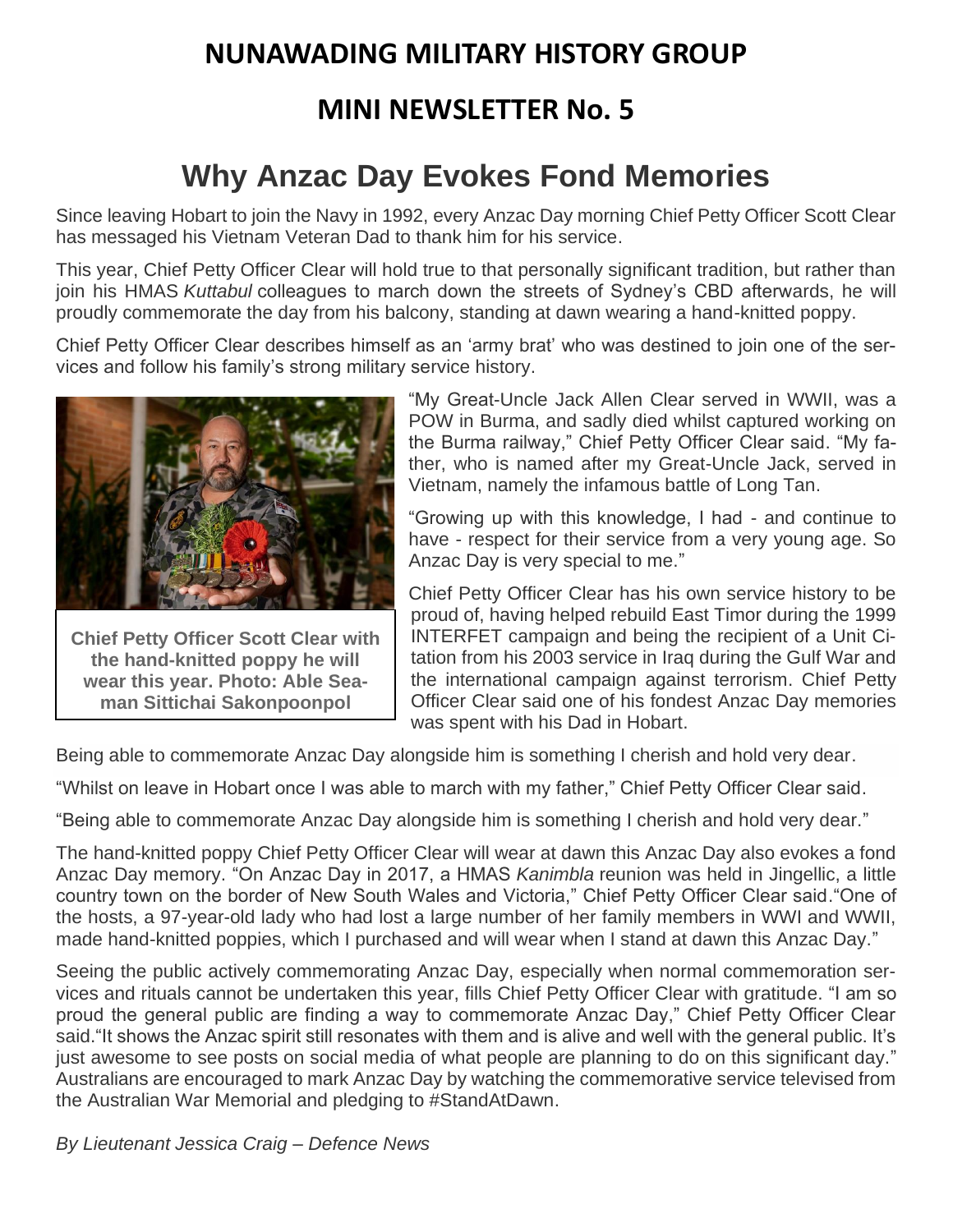# **Medics Excel Under Fire**

On March 11 and 14, Australian and New Zealand personnel, as part of Task Group Taji 10 (TGT-X), along with coalition partners, were exposed to terrifying events when multiple rockets were fired at their



**Task Group Taji 10 medics Corporal Ashlee Liversedge, left, and Corporal Sarah Nixon in the Middle East. Photo: Leading Seaman Craig Walton**

camp. The blast from the rockets resulted in the deaths of three coalition members, with many more wounded.

Australian Army medics Corporal Sarah Nixon and Corporal Ashlee Liversedge recall the events of the rocket attacks on one of the nights.

"We heard a round hit close. It felt like it was just 50m away  $-$  it was loud, the building shook, we hit the ground and put on our body armour," Corporal Nixon said.

"Other camp Taji medical staff ran in and said to expect casualties."

Corporals Nixon and Liversedge had to quickly run to a nearby tent to grab medical stores and prepare the resuscitation room while rockets continued to hit Camp Taji. Over

the next few hours, casualties came through the tent, with both corporals providing critical medical support to the wounded.

"Corporal Nixon and Corporal Liversedge showed exceptional care and courage during both attacks."

"Sarah and I were part of a team that treated the significant injuries of patients as they came through the tent," Corporal Liversedge said.

"The whole team played an integral role providing medical assistance to casualties in times of increased threat. "The gravity of the situation was felt when our first patient arrived and it was one of our coalition medics."

For almost two hours, the casualty numbers grew and medical staff prioritised treatment based on those with major injuries, minor shrapnel wounds and concussions. TGT-X medical staff worked through the night to treat the wounded coalition personnel, a few of which had to be evacuated by helicopter for further treatment in Baghdad.

TGT-X Commander Colonel Nick Foxall praised the heroism of Corporal Nixon and Corporal Liversedge following the attacks.

"Corporal Nixon and Corporal Liversedge showed exceptional care and courage during both attacks. The actions of these two soldiers almost certainly saved the lives of the injured coalition members," Colonel Foxall said.

"They had only been in-country for a short time when they were called upon to do their job, and in doing so displayed nothing but the highest of values when representing the Australian and New Zealand Task Group."

*By Captain Roger Brennan – Defence News*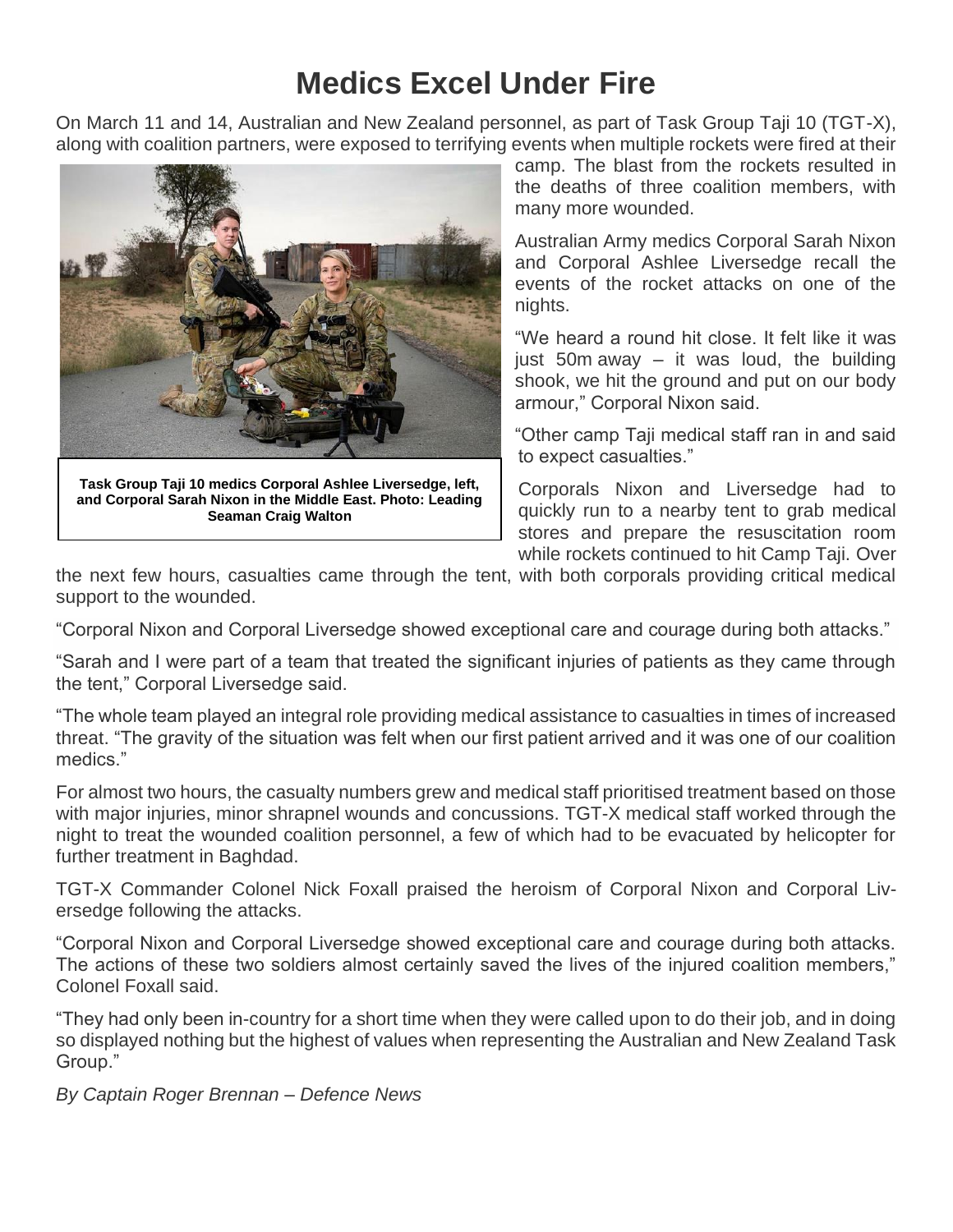# **Parasite Aircraft**

A **parasite aircraft** is a component of a [composite aircraft](https://en.wikipedia.org/wiki/Composite_aircraft) which is carried aloft and [air launched](https://en.wikipedia.org/wiki/Air_launch) by a larger carrier aircraft or [mother ship](https://en.wikipedia.org/wiki/Mother_ship) to support the primary mission of the carrier. The carrier craft may or may not be able to later recover the parasite during flight.

The first parasite aircraft flew in 1916, when the [British](https://en.wikipedia.org/wiki/United_Kingdom) launched a [Bristol Scout](https://en.wikipedia.org/wiki/Bristol_Scout) from a [Felixstowe](https://en.wikipedia.org/wiki/Felixstowe_Porte_Baby)  [Porte Baby](https://en.wikipedia.org/wiki/Felixstowe_Porte_Baby) [flying boat.](https://en.wikipedia.org/wiki/Flying_boat) The idea eventually developed into jet [bombers](https://en.wikipedia.org/wiki/Bomber) carrying fully capable parasite fighters. With the advent of long-range fighters equipped with air-to-air missiles, and [aerial refueling,](https://en.wikipedia.org/wiki/Aerial_refueling) parasite fighters fell out of use.

Until the middle of the 20th century there was military interest in parasite fighters – fighter aircraft intended to be carried into a combat zone by a larger aircraft, such as a [bomber.](https://en.wikipedia.org/wiki/Bomber_aircraft) If the bomber were threatened, the parasite would be released to defend it. Parasite fighters have never been highly successful and have seldom been used in combat. A major disadvantage of a parasite aircraft was that it reduced the payload capacity of the carrier aircraft. Projects for this type were designed to overcome the great disparity in range between bombers and their [escort fighters.](https://en.wikipedia.org/wiki/Escort_fighter) Development of [aerial refuel](https://en.wikipedia.org/wiki/Aerial_refueling)[ing](https://en.wikipedia.org/wiki/Aerial_refueling) has made parasite fighters obsolete.

#### **1910s**

The first parasite fighters were launched and recovered from trapezes mounted externally to military [airships.](https://en.wikipedia.org/wiki/Airship) In 1915 [Neville Usborne](https://en.wikipedia.org/wiki/Neville_Usborne) and another British officer worked on a plan to lift a [BE.2C](https://en.wikipedia.org/wiki/BE.2) fighter under a [SS-class](https://en.wikipedia.org/wiki/SS_class_airship) non-rigid airship. This would allow the fighter to reach the height of a raiding Zeppelin



**[Bristol Scout](https://en.wikipedia.org/wiki/Bristol_Scout) on [Porte Baby](https://en.wikipedia.org/wiki/Porte_Baby)**

rapidly while also conserving fuel. In the first experimental flight on 21 February 1916, the envelope lost pressure and the plane was prematurely separated from it at 4,000 feet. Both the officers were killed and there was no further experimentation with small airships.

In May 1916 a [Bristol Scout](https://en.wikipedia.org/wiki/Bristol_Scout) flown by Flt. Lt. M. J. Day was mounted above the top wing of a [Porte Baby](https://en.wikipedia.org/wiki/Felixstowe_Porte_Baby) flying boat flown by Sqn. Ldr [John Cyril Porte,](https://en.wikipedia.org/wiki/John_Cyril_Porte) and was successfully released at a height of 1000 ft (300 m). Although successful the scheme, intended to provide long-range defence against [Zeppelins,](https://en.wikipedia.org/wiki/Zeppelin) was not pursued.

A [Sopwith 2F.1 Camel](https://en.wikipedia.org/wiki/Sopwith_Camel) secured under the British [HM](https://en.wikipedia.org/wiki/23-class_airship#23r) 

[Airship 23r.](https://en.wikipedia.org/wiki/23-class_airship#23r) In 1918 the [Royal Air Force](https://en.wikipedia.org/wiki/Royal_Air_Force) experimented with launching [Sopwith Camel](https://en.wikipedia.org/wiki/Sopwith_Camel) fighters from [HM](https://en.wikipedia.org/wiki/23-class_airship)  [Airship 23.](https://en.wikipedia.org/wiki/23-class_airship)

The Germans also experimented with the idea, suspending an Albatros D.III fighter aeroplane below a Zeppelin and releasing it at altitude: the intention was to use the aeroplane to defend airships against the British seaplane patrols encountered over the North Sea. Although the single trial, made on 25 January 1918, was successful the experiments were not continued. On 12 December 1918, in a test to determine the feasibility of carrying fighter aircraft on dirigibles, the airship [C-1](https://en.wikipedia.org/wiki/C-class_blimp) lifted a US Army [Curtiss](https://en.wikipedia.org/wiki/Curtiss_JN-4)  [JN-4](https://en.wikipedia.org/wiki/Curtiss_JN-4) aircraft to 2,500 feet over [Fort Tilden,](https://en.wikipedia.org/wiki/Fort_Tilden) New York, and at that height released it for a free flight back to base. The airship was piloted by Lieutenant George Crompton, Dirigible Officer at NAS Rockaway, and the airplane by Lieutenant A. W. Redfield, USA, commander of the 52nd Aero Squadron based at [Mineola](https://en.wikipedia.org/wiki/Roosevelt_Field_(airport)) (Long Island, NY).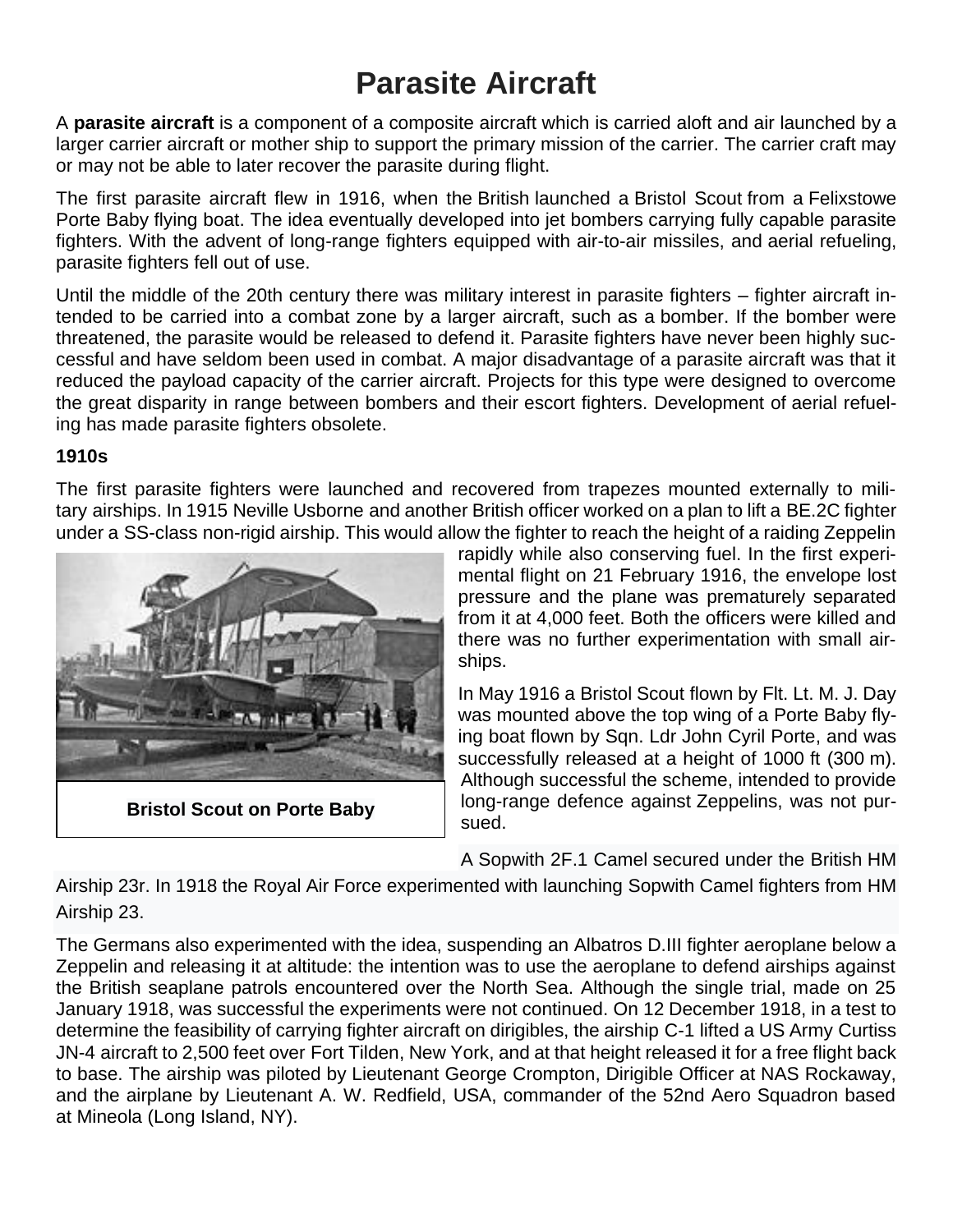

**A [Sopwith 2F.1 Camel](https://en.wikipedia.org/wiki/File:HMA_R_23_Airship_With_Camel_N6814.jpg) secured under the British [HM Airship 23r.](https://en.wikipedia.org/wiki/23-class_airship#23r)**



**A Curtiss F9C Sparrowhawk attached by a "skyhook" to USS** *[Macon](https://en.wikipedia.org/wiki/USS_Macon_(ZRS-5))***.**

### **1920s**

The British [Imperial Airship Scheme](https://en.wikipedia.org/wiki/Imperial_Airship_Scheme) of 1924 envisaged a commercial airship that could also carry five fighter aircraft if put into military use, but this requirement was abandoned. In [1925](https://en.wikipedia.org/wiki/1925_in_aviation) first the [DH.53](https://en.wikipedia.org/wiki/De_Havilland_Humming_Bird) light aeroplane and then Gloster Grebes had been launched from the airship [R.33.](https://en.wikipedia.org/wiki/R33_class_airship)

### **1930s**

In 1930, the US Navy airship USS *[Los Angeles](https://en.wikipedia.org/wiki/USS_Los_Angeles_(ZR-3))* was used to test the trapeze system developed to launch and recover fixed wing aircraft from rigid airships. The tests were a success, and the purpose built airships USS *[Akron](https://en.wikipedia.org/wiki/USS_Akron_(ZRS-4))* and USS *[Macon](https://en.wikipedia.org/wiki/USS_Macon_(ZRS-5))* were designed to carry parasite aircraft inside a hangar bay within the hull. The airships could carry up to five single-seat Curtiss F9C Sparrowhawks for scouting or twoseat [Fleet N2Y-1s](https://en.wikipedia.org/wiki/Fleet_Model_1) for training. In 1934, two two-seat [Waco UBF XJW-](https://en.wikipedia.org/wiki/Waco_Aircraft_Company)[1](https://en.wikipedia.org/wiki/Waco_Aircraft_Company) biplanes equipped with skyhooks were delivered to the USS *[Macon](https://en.wikipedia.org/wiki/USS_Macon_(ZRS-5))*.

The temporary system was removed from the *Los Angeles*, which never carried any aircraft on operational flights. In 1930, the *Los Angeles* also tested the launching of a glider over Lakehurst, New Jersey.

Although operations of these parasite aircraft were quite successful, the ultimate loss of both airships (*Akron* in 1933 and *Macon* in 1935) put an end to the program.

The first bombers to carry parasite fighters did so as part of the Zveno experiments carried out in the [Soviet Union](https://en.wikipedia.org/wiki/Soviet_Union) by Vladimir Vakhmistrov from 1931. Up to five fighters of various types were carried

by [Tupolev TB-1](https://en.wikipedia.org/wiki/Tupolev_TB-1) and [Tupolev TB-3](https://en.wikipedia.org/wiki/Tupolev_TB-3) bombers.

### **1940s**

In August 1941, these combinations would fly the only combat missions ever undertaken by parasite fighters.TB-3s carrying Polikarpov [I-16SPB](https://en.wikipedia.org/wiki/Polikarpov_I-16) dive bombers attacked the Cernavodăbridge and Constantsa docks, in [Romania.](https://en.wikipedia.org/wiki/Romania) After that, this squadron, based in the Crimea, carried out a tactical attack on a bridge over the river [Dnieper](https://en.wikipedia.org/wiki/Dnieper) at Zaporozhye, which had been captured by advancing German troops.



**Zveno-2: [Tupolev TB-3](https://en.wikipedia.org/wiki/Tupolev_TB-3) and three [Polikarpov I-5.](https://en.wikipedia.org/wiki/Polikarpov_I-5) Also visible is the ramp for loading the fighters. The centerline aircraft was hoisted on top of the fuselage by hand.**

Later in [World War II,](https://en.wikipedia.org/wiki/World_War_II) the *[Luftwaffe](https://en.wikipedia.org/wiki/Luftwaffe)* experimented with the [Messerschmitt Me 328](https://en.wikipedia.org/wiki/Messerschmitt_Me_328) as a parasite fighter, but problems with its [pulsejet](https://en.wikipedia.org/wiki/Pulsejet) engines could not be overcome. Other late-war [rocket-](https://en.wikipedia.org/wiki/Rocket)powered projects such as the Arado E.381 and Sombold So 344 never left the experimental stage. By contrast, the [Empire of Japan](https://en.wikipedia.org/wiki/Empire_of_Japan) were able to get the [Yokosuka](https://en.wikipedia.org/wiki/Yokosuka_MXY7_Ohka) MXY7 [Ohka](https://en.wikipedia.org/wiki/Yokosuka_MXY7_Ohka) [kamikaze](https://en.wikipedia.org/wiki/Kamikaze) rocket plane type into active service, typically using

the [Mitsubishi G4M](https://en.wikipedia.org/wiki/Mitsubishi_G4M) (Betty) bomber class to carry them within range. However, their effectiveness proved minimal in part because Allied air naval defense took advantage of the weight of the parasitical